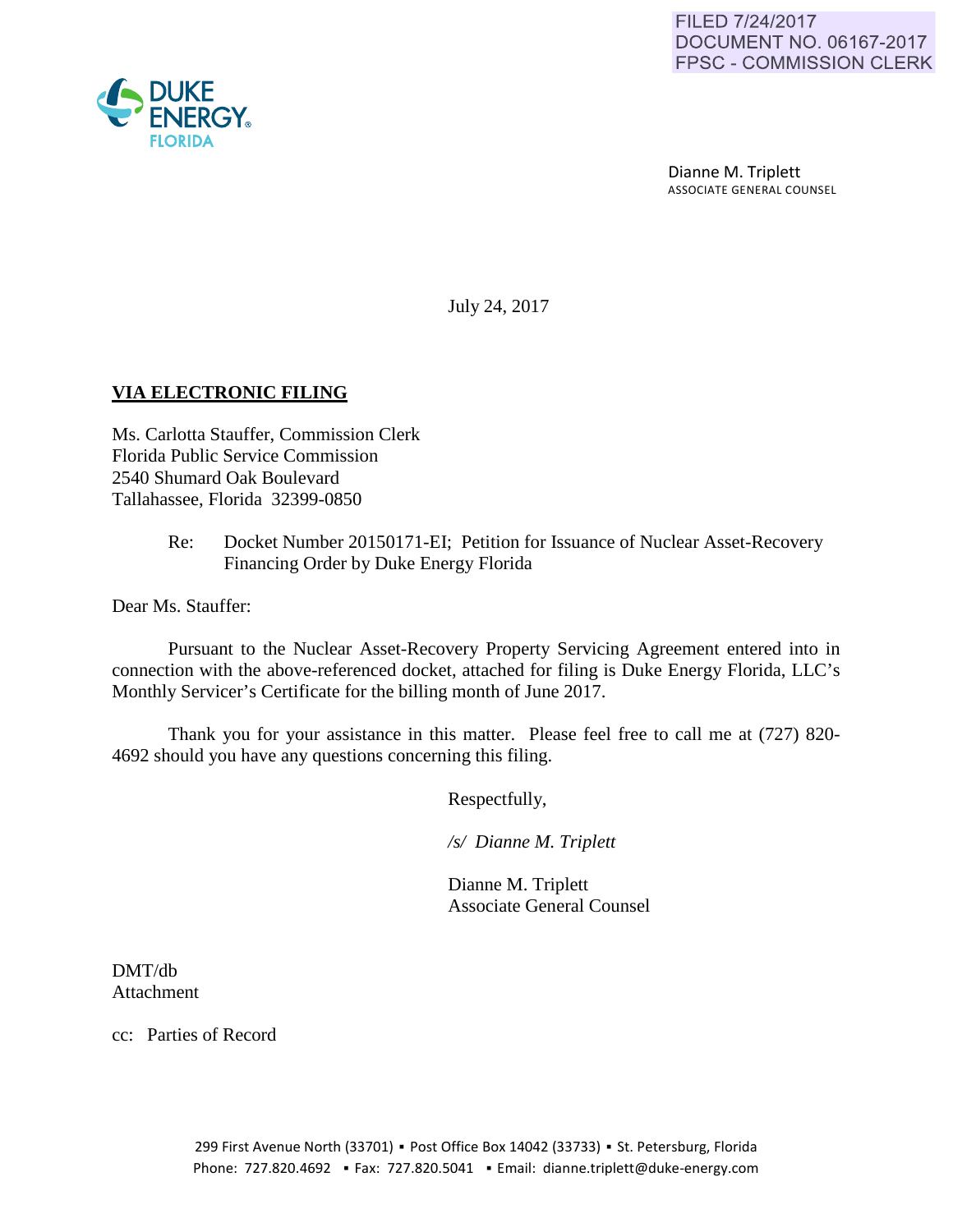## **MONTHLY SERVICER'S CERTIFICATE DUKE ENERGY FLORIDA PROJECT FINANCE, LLC**

## \$1,294,290,000 Series A Senior Secured Nuclear Asset-Recovery Bonds

Pursuant to SECTION 3.01(b) of the Nuclear Asset-Recovery Property Servicing Agreement dated as of June 22, 2016 by and between Duke Energy Florida, Inc., as Servicer, and Duke Energy Florida Project Finance, llC. as Issuer (the "Servicing Agreement"), the Servicer does hereby certify as follows

Capitalized terms used but not defined in this Monthly Servicer's Certlficate have their respective meanings as set forth In the Servicing Agreement, References herein to certain sections and subsections are references to the respective sect'ons or subsections of the Servicing Agreement.

Current BILLING MONTH: June 2017

Current BILUNG MONTH: 5/31/2017 • 6/2B/2017

| <b>Residential Total Billed</b><br>\$<br>208, 319, 377<br>Residential NUCLEAR ASSET-RECOVERY CHARGE ("NARC") Billed<br>4,075,248<br>1.96%<br>General Service Non-Demand Total Billed<br>21,042,814<br>General Service Non-Demand NARC Billed<br>321,475<br>1.53%<br><b>General Service Billed</b><br>1,224,820<br><b>General Service NARC Billed</b><br>19,409<br>1.58%<br>General Service Demand Total Billed<br>104,480,582<br><b>General Service Demand NARC Billed</b><br>1,955,858<br>1.87%<br><b>Curtailable Total Billed</b><br>740,062<br><b>Curtailable NARC Billed</b><br>10,023<br>1.35%<br><b>Interruptible Total Billed</b><br>8,467,285<br><b>Interruptible NARC Billed</b><br>178,878<br>2.11%<br><b>Lighting Total Billed</b><br>1,902,979<br><b>Lighting NARC Billed</b><br>10,487<br>0.55%<br>YTD Net Write-offs as a % of Total Billed Revenue (see Note 1)<br>Non-Residential Class Customer Write-offs<br><b>Residential Class Customer Write-offs</b><br><b>Total Write-offs</b><br>0.11%<br><b>Total NARC Remitted for Current BILLING MONTH</b><br><b>Residential NARC Collected</b><br>Ŝ<br>4,237,297<br>General Service Non-Demand NARC Collected<br>334,092<br><b>General Service NARC Collected</b><br>20,496<br><b>General Service Demand NARC Collected</b><br>2,033,247<br><b>Curtailable NARC Collected</b><br>10,250<br><b>Interruptible NARC Collected</b><br>185,834<br><b>Lighting NARC Collected</b><br>10,931 | Standard Billing for prior BILLING MONTH: May 2017 |  |
|-----------------------------------------------------------------------------------------------------------------------------------------------------------------------------------------------------------------------------------------------------------------------------------------------------------------------------------------------------------------------------------------------------------------------------------------------------------------------------------------------------------------------------------------------------------------------------------------------------------------------------------------------------------------------------------------------------------------------------------------------------------------------------------------------------------------------------------------------------------------------------------------------------------------------------------------------------------------------------------------------------------------------------------------------------------------------------------------------------------------------------------------------------------------------------------------------------------------------------------------------------------------------------------------------------------------------------------------------------------------------------------------------------------------------------------------------------|----------------------------------------------------|--|
|                                                                                                                                                                                                                                                                                                                                                                                                                                                                                                                                                                                                                                                                                                                                                                                                                                                                                                                                                                                                                                                                                                                                                                                                                                                                                                                                                                                                                                                     |                                                    |  |
|                                                                                                                                                                                                                                                                                                                                                                                                                                                                                                                                                                                                                                                                                                                                                                                                                                                                                                                                                                                                                                                                                                                                                                                                                                                                                                                                                                                                                                                     |                                                    |  |
|                                                                                                                                                                                                                                                                                                                                                                                                                                                                                                                                                                                                                                                                                                                                                                                                                                                                                                                                                                                                                                                                                                                                                                                                                                                                                                                                                                                                                                                     |                                                    |  |
|                                                                                                                                                                                                                                                                                                                                                                                                                                                                                                                                                                                                                                                                                                                                                                                                                                                                                                                                                                                                                                                                                                                                                                                                                                                                                                                                                                                                                                                     |                                                    |  |
|                                                                                                                                                                                                                                                                                                                                                                                                                                                                                                                                                                                                                                                                                                                                                                                                                                                                                                                                                                                                                                                                                                                                                                                                                                                                                                                                                                                                                                                     |                                                    |  |
|                                                                                                                                                                                                                                                                                                                                                                                                                                                                                                                                                                                                                                                                                                                                                                                                                                                                                                                                                                                                                                                                                                                                                                                                                                                                                                                                                                                                                                                     |                                                    |  |
|                                                                                                                                                                                                                                                                                                                                                                                                                                                                                                                                                                                                                                                                                                                                                                                                                                                                                                                                                                                                                                                                                                                                                                                                                                                                                                                                                                                                                                                     |                                                    |  |
|                                                                                                                                                                                                                                                                                                                                                                                                                                                                                                                                                                                                                                                                                                                                                                                                                                                                                                                                                                                                                                                                                                                                                                                                                                                                                                                                                                                                                                                     |                                                    |  |
|                                                                                                                                                                                                                                                                                                                                                                                                                                                                                                                                                                                                                                                                                                                                                                                                                                                                                                                                                                                                                                                                                                                                                                                                                                                                                                                                                                                                                                                     |                                                    |  |
|                                                                                                                                                                                                                                                                                                                                                                                                                                                                                                                                                                                                                                                                                                                                                                                                                                                                                                                                                                                                                                                                                                                                                                                                                                                                                                                                                                                                                                                     |                                                    |  |
|                                                                                                                                                                                                                                                                                                                                                                                                                                                                                                                                                                                                                                                                                                                                                                                                                                                                                                                                                                                                                                                                                                                                                                                                                                                                                                                                                                                                                                                     |                                                    |  |
|                                                                                                                                                                                                                                                                                                                                                                                                                                                                                                                                                                                                                                                                                                                                                                                                                                                                                                                                                                                                                                                                                                                                                                                                                                                                                                                                                                                                                                                     |                                                    |  |
|                                                                                                                                                                                                                                                                                                                                                                                                                                                                                                                                                                                                                                                                                                                                                                                                                                                                                                                                                                                                                                                                                                                                                                                                                                                                                                                                                                                                                                                     |                                                    |  |
|                                                                                                                                                                                                                                                                                                                                                                                                                                                                                                                                                                                                                                                                                                                                                                                                                                                                                                                                                                                                                                                                                                                                                                                                                                                                                                                                                                                                                                                     |                                                    |  |
|                                                                                                                                                                                                                                                                                                                                                                                                                                                                                                                                                                                                                                                                                                                                                                                                                                                                                                                                                                                                                                                                                                                                                                                                                                                                                                                                                                                                                                                     |                                                    |  |
|                                                                                                                                                                                                                                                                                                                                                                                                                                                                                                                                                                                                                                                                                                                                                                                                                                                                                                                                                                                                                                                                                                                                                                                                                                                                                                                                                                                                                                                     |                                                    |  |
|                                                                                                                                                                                                                                                                                                                                                                                                                                                                                                                                                                                                                                                                                                                                                                                                                                                                                                                                                                                                                                                                                                                                                                                                                                                                                                                                                                                                                                                     |                                                    |  |
|                                                                                                                                                                                                                                                                                                                                                                                                                                                                                                                                                                                                                                                                                                                                                                                                                                                                                                                                                                                                                                                                                                                                                                                                                                                                                                                                                                                                                                                     |                                                    |  |
|                                                                                                                                                                                                                                                                                                                                                                                                                                                                                                                                                                                                                                                                                                                                                                                                                                                                                                                                                                                                                                                                                                                                                                                                                                                                                                                                                                                                                                                     |                                                    |  |
|                                                                                                                                                                                                                                                                                                                                                                                                                                                                                                                                                                                                                                                                                                                                                                                                                                                                                                                                                                                                                                                                                                                                                                                                                                                                                                                                                                                                                                                     |                                                    |  |
|                                                                                                                                                                                                                                                                                                                                                                                                                                                                                                                                                                                                                                                                                                                                                                                                                                                                                                                                                                                                                                                                                                                                                                                                                                                                                                                                                                                                                                                     |                                                    |  |
|                                                                                                                                                                                                                                                                                                                                                                                                                                                                                                                                                                                                                                                                                                                                                                                                                                                                                                                                                                                                                                                                                                                                                                                                                                                                                                                                                                                                                                                     |                                                    |  |
|                                                                                                                                                                                                                                                                                                                                                                                                                                                                                                                                                                                                                                                                                                                                                                                                                                                                                                                                                                                                                                                                                                                                                                                                                                                                                                                                                                                                                                                     |                                                    |  |
|                                                                                                                                                                                                                                                                                                                                                                                                                                                                                                                                                                                                                                                                                                                                                                                                                                                                                                                                                                                                                                                                                                                                                                                                                                                                                                                                                                                                                                                     |                                                    |  |
|                                                                                                                                                                                                                                                                                                                                                                                                                                                                                                                                                                                                                                                                                                                                                                                                                                                                                                                                                                                                                                                                                                                                                                                                                                                                                                                                                                                                                                                     |                                                    |  |
|                                                                                                                                                                                                                                                                                                                                                                                                                                                                                                                                                                                                                                                                                                                                                                                                                                                                                                                                                                                                                                                                                                                                                                                                                                                                                                                                                                                                                                                     |                                                    |  |
|                                                                                                                                                                                                                                                                                                                                                                                                                                                                                                                                                                                                                                                                                                                                                                                                                                                                                                                                                                                                                                                                                                                                                                                                                                                                                                                                                                                                                                                     |                                                    |  |
|                                                                                                                                                                                                                                                                                                                                                                                                                                                                                                                                                                                                                                                                                                                                                                                                                                                                                                                                                                                                                                                                                                                                                                                                                                                                                                                                                                                                                                                     | Aggregate NARC Collections (see Note 2)            |  |
|                                                                                                                                                                                                                                                                                                                                                                                                                                                                                                                                                                                                                                                                                                                                                                                                                                                                                                                                                                                                                                                                                                                                                                                                                                                                                                                                                                                                                                                     |                                                    |  |
|                                                                                                                                                                                                                                                                                                                                                                                                                                                                                                                                                                                                                                                                                                                                                                                                                                                                                                                                                                                                                                                                                                                                                                                                                                                                                                                                                                                                                                                     |                                                    |  |
|                                                                                                                                                                                                                                                                                                                                                                                                                                                                                                                                                                                                                                                                                                                                                                                                                                                                                                                                                                                                                                                                                                                                                                                                                                                                                                                                                                                                                                                     |                                                    |  |
|                                                                                                                                                                                                                                                                                                                                                                                                                                                                                                                                                                                                                                                                                                                                                                                                                                                                                                                                                                                                                                                                                                                                                                                                                                                                                                                                                                                                                                                     |                                                    |  |
|                                                                                                                                                                                                                                                                                                                                                                                                                                                                                                                                                                                                                                                                                                                                                                                                                                                                                                                                                                                                                                                                                                                                                                                                                                                                                                                                                                                                                                                     |                                                    |  |
|                                                                                                                                                                                                                                                                                                                                                                                                                                                                                                                                                                                                                                                                                                                                                                                                                                                                                                                                                                                                                                                                                                                                                                                                                                                                                                                                                                                                                                                     |                                                    |  |
|                                                                                                                                                                                                                                                                                                                                                                                                                                                                                                                                                                                                                                                                                                                                                                                                                                                                                                                                                                                                                                                                                                                                                                                                                                                                                                                                                                                                                                                     |                                                    |  |
|                                                                                                                                                                                                                                                                                                                                                                                                                                                                                                                                                                                                                                                                                                                                                                                                                                                                                                                                                                                                                                                                                                                                                                                                                                                                                                                                                                                                                                                     |                                                    |  |
|                                                                                                                                                                                                                                                                                                                                                                                                                                                                                                                                                                                                                                                                                                                                                                                                                                                                                                                                                                                                                                                                                                                                                                                                                                                                                                                                                                                                                                                     |                                                    |  |
| <b>Sub-Total of NARC Collected</b><br>\$<br>6,832,147                                                                                                                                                                                                                                                                                                                                                                                                                                                                                                                                                                                                                                                                                                                                                                                                                                                                                                                                                                                                                                                                                                                                                                                                                                                                                                                                                                                               |                                                    |  |
| <b>Total Current NARC Collected and Remitted</b><br>\$<br>6,832.147                                                                                                                                                                                                                                                                                                                                                                                                                                                                                                                                                                                                                                                                                                                                                                                                                                                                                                                                                                                                                                                                                                                                                                                                                                                                                                                                                                                 |                                                    |  |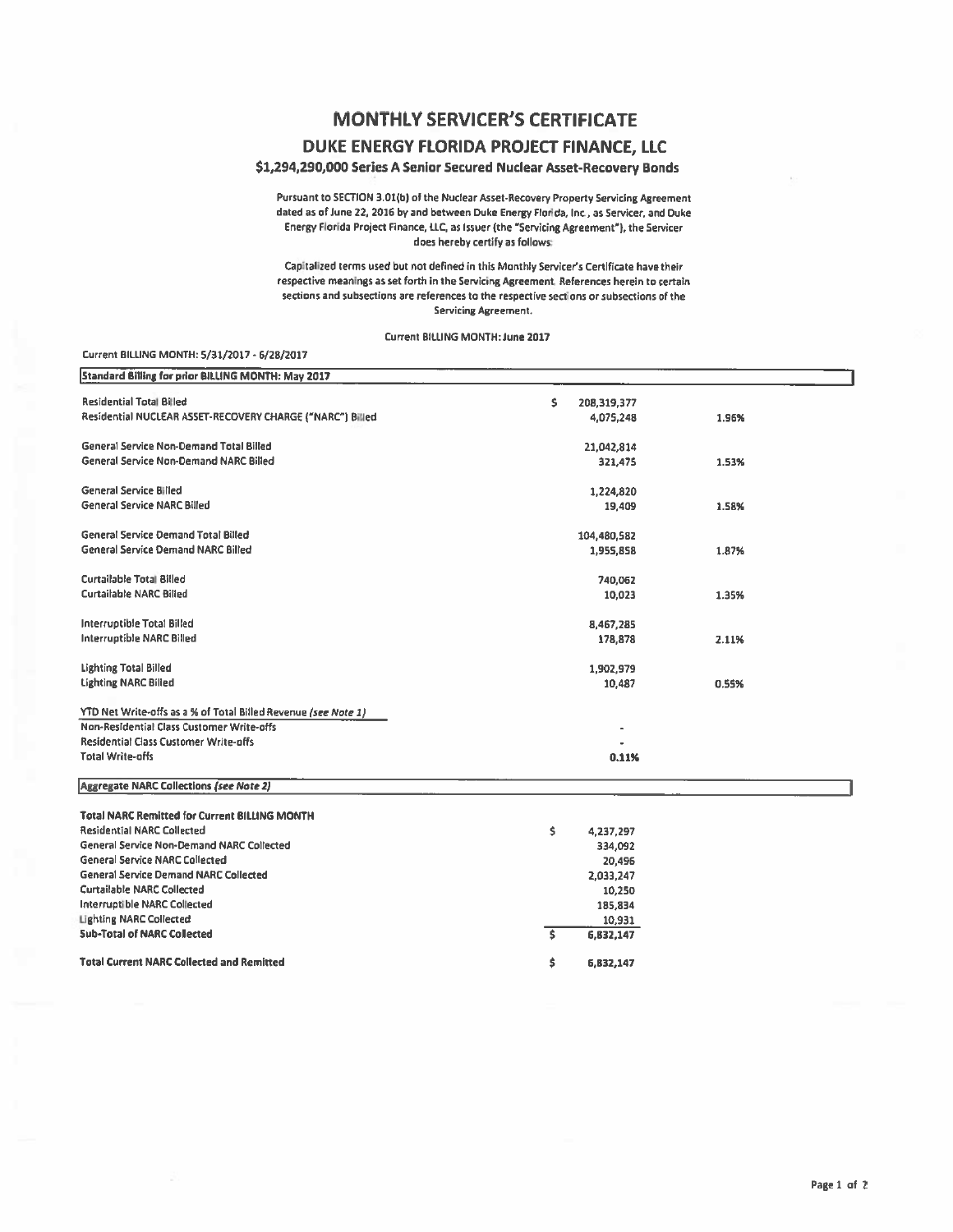Aggregate NARC Remittances for March 2017 BilliNG MONTH Asareaate NARC Remittances for April 2017 BILLING MONTH Aggregate NARC Remittances for May 2017 BilliNG MONTH Aggregate NARC Remittances for June 2017 BILLING MONTH Aggresate NARC Remittances for July 2017 BILUNG MONTH Aggregate NARC Remittances for August 2017 BilliNG MONTH Total NARC Remittances Current BllUNG MONTH: 5/31/2017 • 6/28/2017

Executed as of this 24th day of July 2017.

 $$ 6,064,014$ 4,997,356 6,971,991 6,832,147 N/A N/A 24,865,507

DUKE ENERGY FlORIDA, LlC,

Ś.

as Servicer By:

David Ooss Director, Electric Utilities and Infrastructure

*.. Note* J: *NARC Writt·off not applied to individual customer classes. ••Nate l : NARC collections allocated based on prior month billings.*  CC: DUK£ ENERGY FlORIDA PROJECT FINANCE, UC